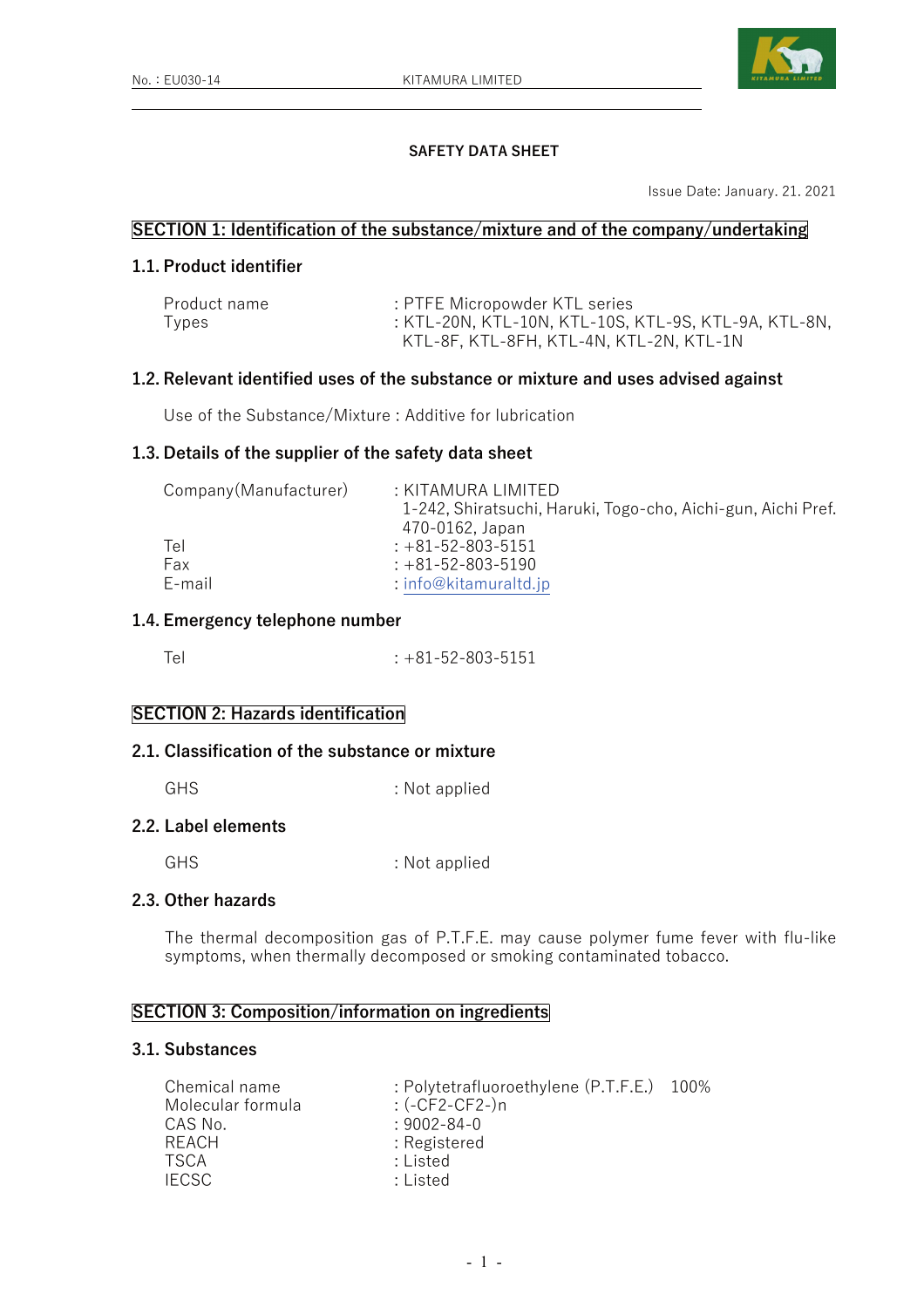

# **3.2. Mixtures**

Not applicable

## **SECTION 4: First aid measures**

### **4.1. Description of first aid measures**

| Inhalation   | : Remove from exposure. Move to fresh air in case of<br>accidental inhalation of dust or decomposition gas.<br>Consult a physician. |
|--------------|-------------------------------------------------------------------------------------------------------------------------------------|
| Skin contact | : Wash skin with soap and water.                                                                                                    |
| Eye contact  | : Hold eyelids apart and flush eyes with plenty of water for<br>at least 15 minutes.                                                |
| Ingestion    | : No hazards which require special first aid measures.                                                                              |

#### **4.2. Most important symptoms and effects, both acute and delayed**

|  | : Polymer fume fever |
|--|----------------------|

#### **4.3. Indication of any immediate medical attention and special treatment needed**

| Treatment | : Treat symptomatically. |
|-----------|--------------------------|
|-----------|--------------------------|

#### **SECTION 5: Firefighting measures**

#### **5.1. Extinguishing media**

All extinguishing agents suitable. (Water, Carbon dioxide, Foam, Dry chemical)

## **5.2. Special hazards arising from the substance or mixture**

 Highly toxic fumes may be emitted. (Hydrogen fluoride [HF], Carbonyl fluoride, Carbon monoxide, Low molecular weight Fluorocarbons)

#### **5.3. Advice for firefighters**

 Wear self-contained breathing apparatus. Wear suitable protective equipment. Wear neoprene gloves during cleaning up work after a fire.

#### **SECTION 6: Accidental release measures**

#### **6.1. Personal precautions, protective equipment and emergency procedures**

 Ventilate the area. Refer to protective measures listed in sections 7 and 8. Material can create slippery conditions.

# **6.2. Environmental precautions**

No special environmental precautions required.

## **6.3. Methods and material for containment and cleaning up**

Clean up promptly by sweeping or vacuum. Recommend using mechanical handling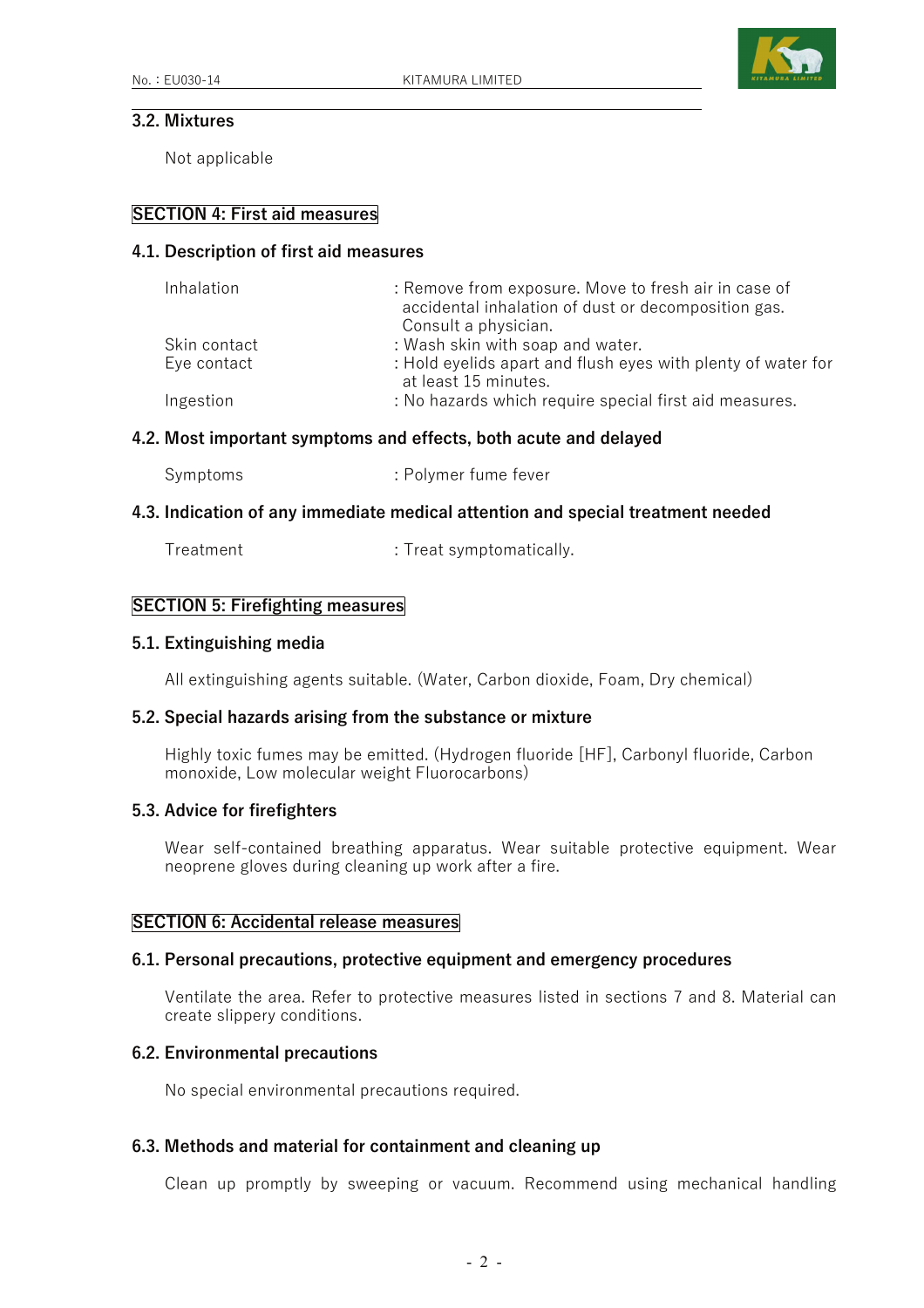

equipment.

### **6.4. Reference to other sections**

For disposal instructions see section 13.

## **SECTION 7: Handling and storage**

#### **7.1. Precautions for safe handling**

 Avoid breathing dust. Avoid contamination of smoking materials with PTFE. All heated processing equipment must be vented to atmosphere outside the building, because decomposition starts at temperatures above about 250℃.

#### **7.2. Conditions for safe storage, including any incompatibilities**

 No special precautions. Avoid contamination. Keep containers closed in a dry and wellventilated place.

#### **7.3. Specific end use(s)**

No data available

# **SECTION 8: Exposure controls/personal protection**

### **8.1. Control parameters**

No data available

#### **8.2. Exposure controls**

| Engineering controls          | : Use general or local exhaust ventilation to meet the<br>exposure requirement.                                                            |
|-------------------------------|--------------------------------------------------------------------------------------------------------------------------------------------|
| Personal protective equipment |                                                                                                                                            |
| Respiratory protection        | : Mask to avoid irritation in dusty situations.                                                                                            |
| Skin protection               | : Heat resistant gloves. If there is a potential for contact<br>with hot or molten material, wear heat resistant clothing<br>and footwear. |
| Eye protection                | : Safety glasses with side-shields.                                                                                                        |
|                               | Additional recommendations: Avoid contamination of smoking materials with polymer<br>dust.                                                 |

# **SECTION 9: Physical and chemical properties**

## **9.1. Information on basic physical and chemical properties**

| Appearance           | : White powder                                                                         |
|----------------------|----------------------------------------------------------------------------------------|
| Odour                | : None or light acid odour                                                             |
| Boiling point        | : Not applicable                                                                       |
| Melting point        | : 310°C or more                                                                        |
| Flash point(method)  | : Does not flash (Open cup)                                                            |
| Autoflammability     | : Not applicable                                                                       |
| Ignition temperature | : If heated in air in the absence of a flame, it will start to<br>burn at about 575°C. |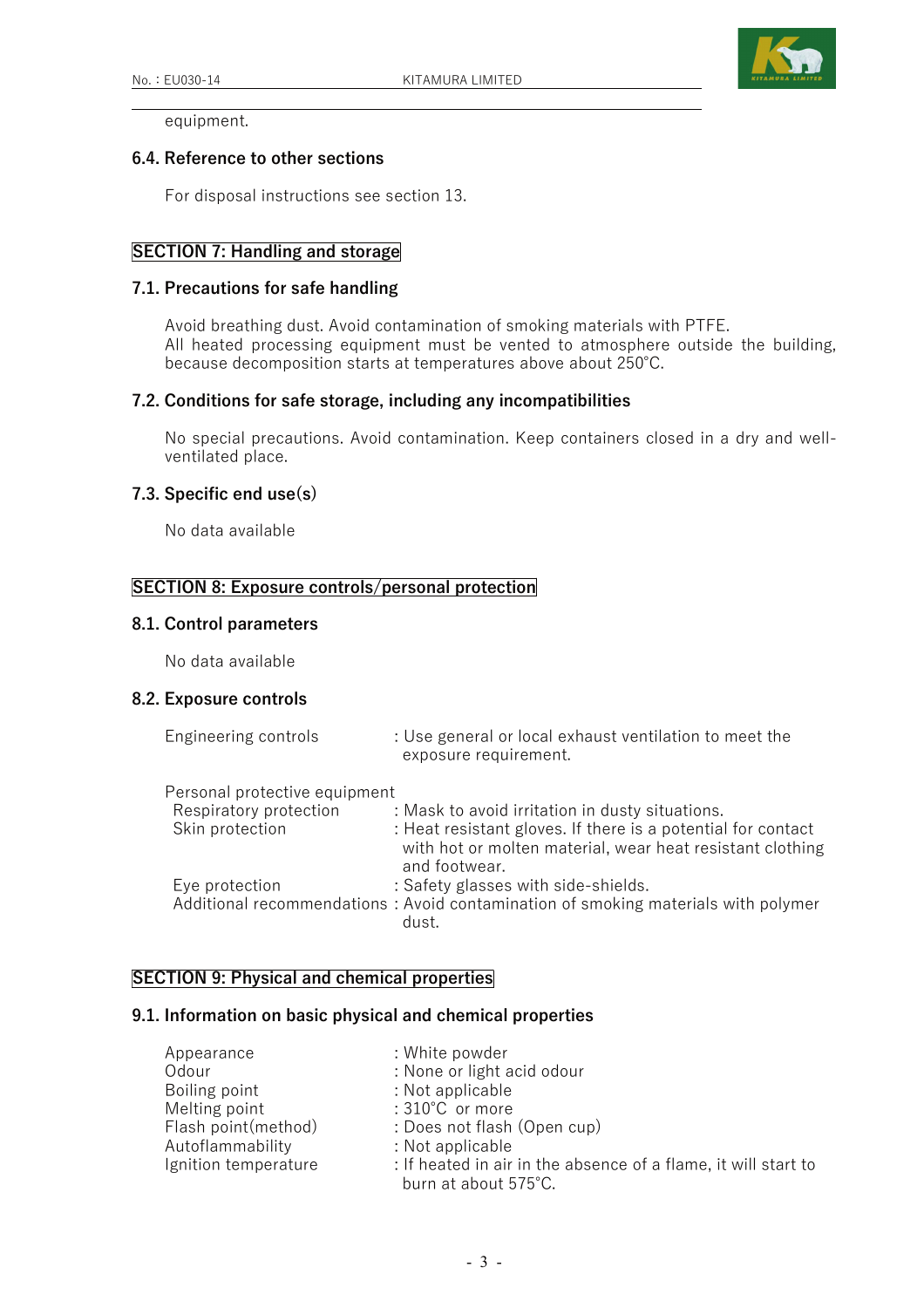

 Oxidizing properties : Non-oxidizing Explosive limits : Not applicable Vapour pressure(20°C) : Not applicable<br>Water solubility(20°C) : Insoluble Water solubility $(20^{\circ}C)$ pH : Not applicable Viscosity : Not applicable

# **9.2. Other information**

No data available

## **SECTION 10: Stability and reactivity**

#### **10.1. Reactivity**

No decomposition if stored and applied as directed.

#### **10.2. Chemical stability**

Stable

#### **10.3. Possibility of hazardous reactions**

 During heating, small amounts of hazardous gases and/or particulate matter may be released.

 These may irritate eyes, nose and throat. Large molten masses may give off hazardous gases.

Stable under normal conditions.

### **10.4. Conditions to avoid**

 To avoid thermal decomposition, do not overheat. Abnormally long processing time or high temperatures can produce irritating and toxic fumes. Stable under normal conditions.

#### **10.5. Incompatible materials**

 Avoid from powdered metals. Finely divided aluminium, potent oxidizers like fluorine (F2), related compounds. Reacts with molten alkali metals and finely divided magnesium and aluminum at temperatures above 425℃.

### **10.6. Hazardous decomposition products**

 Hydrogen fluoride (HF), Carbonyl fluoride, Carbon monoxide, and Low molecular weight fluorocarbons.

### **SECTION 11: Toxicological information**

#### **11.1. Information on toxicological effects**

| : Mouse 1,250mg mg/kg, Rat 12,500mg/kg |
|----------------------------------------|
|                                        |
| : Physical irritation                  |
| : No data available                    |
| : No data available                    |
| : IARC GROUP 3                         |
|                                        |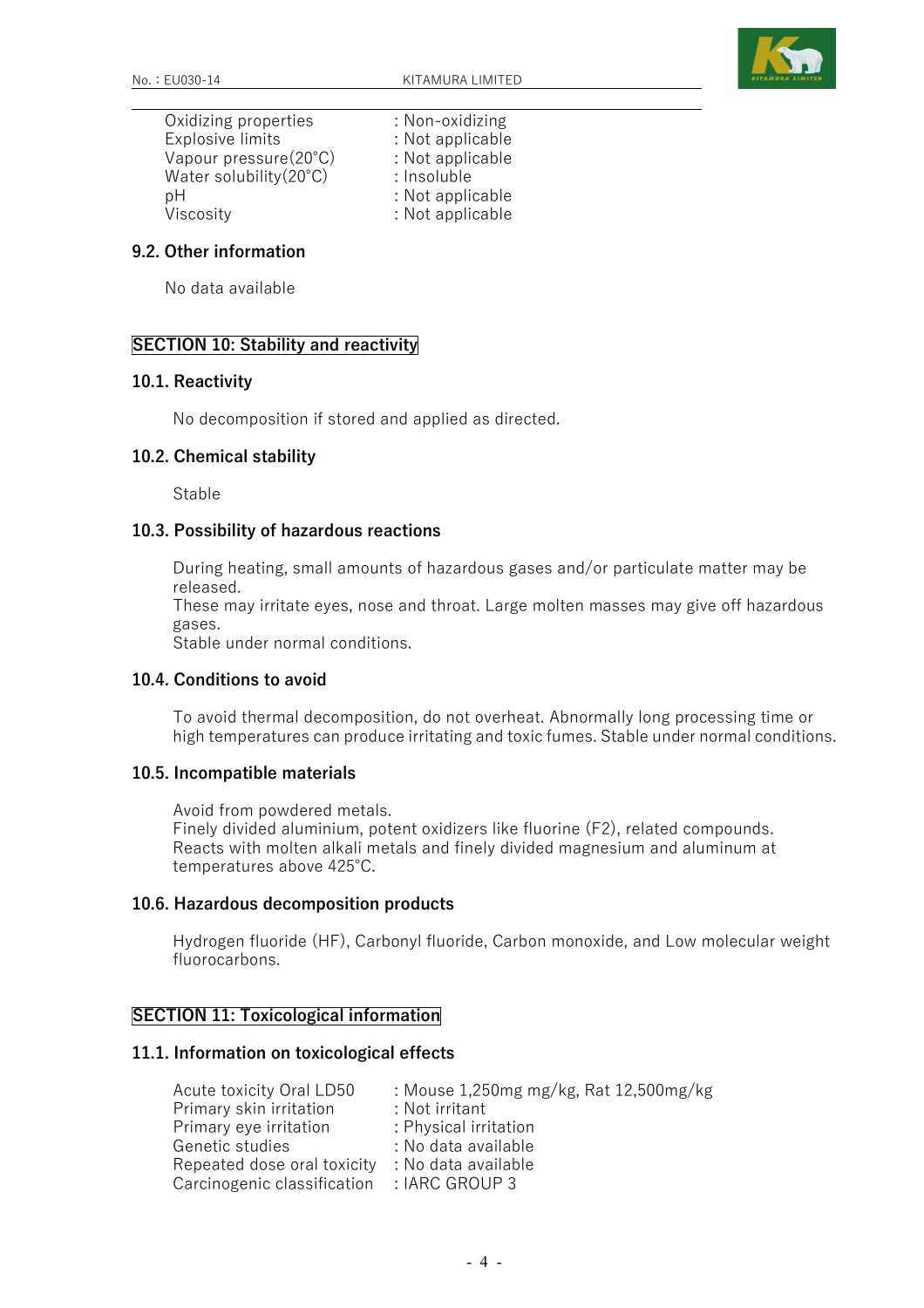

# **SECTION 12: Ecological information**

| 12.1. Toxicity                                      | : No data available |
|-----------------------------------------------------|---------------------|
| 12.2. Persistence and<br>degradability              | : No data available |
| 12.3. Bioaccumulative potential : No data available |                     |
| 12.4. Mobility in soil                              | : No data available |
| 12.5. Results of PBT and vPvB<br>assessment         | : No data available |
| 12.6. Other adverse effects                         | : No data available |

## **SECTION 13: Disposal considerations**

#### **13.1. Waste treatment methods**

 Dump in accordance with local regulations. Combustion products will include acidic substances.

Facility must be capable of handling halogenated materials.

## **SECTION 14: Transport information**

| 14.1. UN number                       | : Not applicable    |
|---------------------------------------|---------------------|
| 14.2. UN proper shipping name         | : Not applicable    |
| 14.3. Transport hazard class(es)      | : Not applicable    |
| 14.4. Packing group                   | : Not applicable    |
| 14.5. Environmental hazards           | : None              |
| 14.6. Special precautions<br>for user | : No data available |

## **14.7. Transport in bulk according to Annex II of MARPOL73/78 and the IBC Code:**

Not applicable

## **SECTION 15: Regulatory information**

# **15.1. Safety, health and environmental regulations/legislation specific for the substance or mixture**

Need to check local regulations for byproduct PFOA.

## **15.2. Chemical safety assessment**

No data available